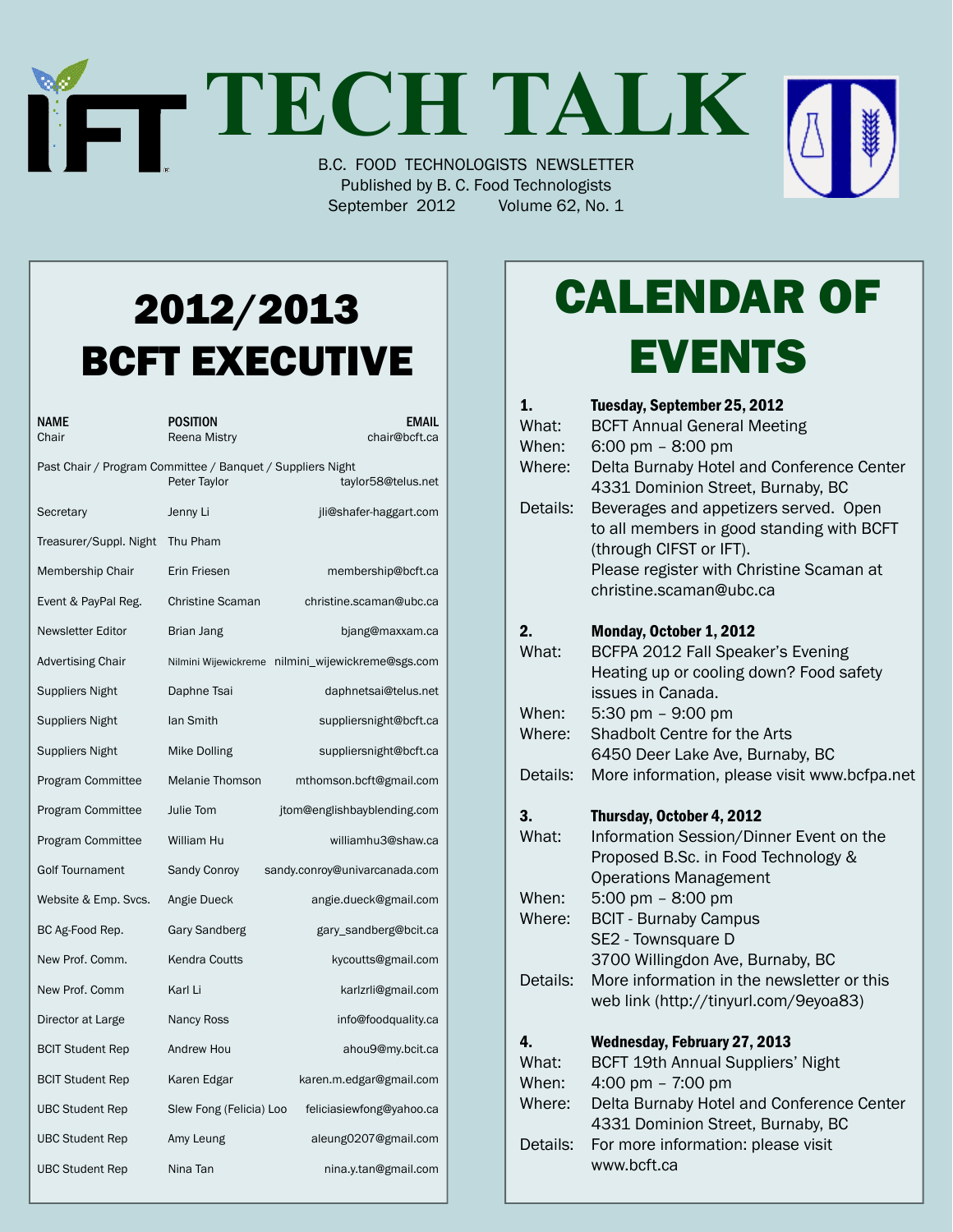## Spotlight on a Food Scientist: *Gary Mitchell*

By Karl Li and Kendra **Coutts** 

On May 12, 2012, Karl Li and Kendra Coutts of the BCFT New Professionals Committee were fortunate to interview Gary Mitchell, Head Chocolatier and the smiling face on the posters at your local Purdy's Chocolates. The gracious host opened with a tour of the facility and it was clear from the onset of the interview that Gary Mitchell has turned his passion for food, chocolate in particular, into a successful career. In September of 2011, he won



*Head Chocolatier, Gary Mitchell (center) with Kendra Coutts and Karl Li.* 

an award at the Baking and Sweets show in Toronto for a brie cheese, fresh basil, lemon zest, and fig truffle. He is defending his title this year and is working on a new masterpiece. Gary has 45 years in the industry but when asked what was his best job he enthusiastically replied that it was "Probably this one right here. Doesn't get any better." Below is a transcript of the highlights from the interview.

Karl Li (KL): What is your official title or position in Purdy's currently?

Gary Mitchell (GM): My official title is Head Chocolatier. It encompasses a lot of things. I've been with Purdy's for 19 years. I've done just about everything you can do here I think. But my main position here is developing new chocolates. I also head up the commercialization. So when you design something you have to be able to make it efficiently; you have to be able to commercialize it right into the store level. I also buy machinery for the company. I have an affinity towards machinery. I love machinery to the point where we actually design our own machines sometimes. The company sends me to Germany every three years to big machine shows there.

KL: What education or training has led you to the Food Industry? Do you have any educational or professional background other than food?

GM: My first job was in food. I was a chef in an Italian restaurant. I've always been involved with food. I have a love for it. Everything I've done has always been involving food. I've taken cooking courses, baking courses, everything I can to prepare for it. I went to chocolate school in San Francisco, Montreal, and Chicago and to candy school in

Pennsylvania.

Kendra Coutts (KC): How long is chocolate school?

GM: It depends. Sometimes two to six weeks. When we went to candy school it's a little more intensive. You cover everything from sanitation to sugars, oils, milk products and all the science behind all of that and putting it all together.

KL: How do you like or dislike your current position?

GM: There are very few things I don't like about it. My favorite thing is be able to use my creativity and creating

new creations. There's a lot of pleasure in what I do. I probably created about 150 products a year. About six of those actually make it to the stores. There are a lot of experimentations.

KL: What do you think your biggest contribution to the food industry is? Probably the creations of different varieties of chocolate?

GM: Yeah, I hope it's my creativity, openness and sharing. Actually you find in this industry the companies are very open about sharing their knowledge. One of our competitors is Roger's Chocolates. I've been through their factory. They've been through our factory. We are very open. We have open relationships.

KL: Are there any changes you see occurring in the food or chocolate industry?

GM: In the food industry itself, I found the level of quality is always increasing. The food and beverage industry in BC is a unique group. As a group, I see BC having to compete with larger eastern companies so I think our quality has to be much higher to be able to compete with them.

KC: Is there a move towards sugar-less chocolate and things like that?

GM: I don't see a large increase. People are looking for options. The rate of diabetes is going up. So I think there's always that need. But most sugarless chocolates are sweetened with maltodextrin, which has stomach effects and limit the amount of consumption.

KL: Have you noticed the economy having an impact on the *cont. on p. 3*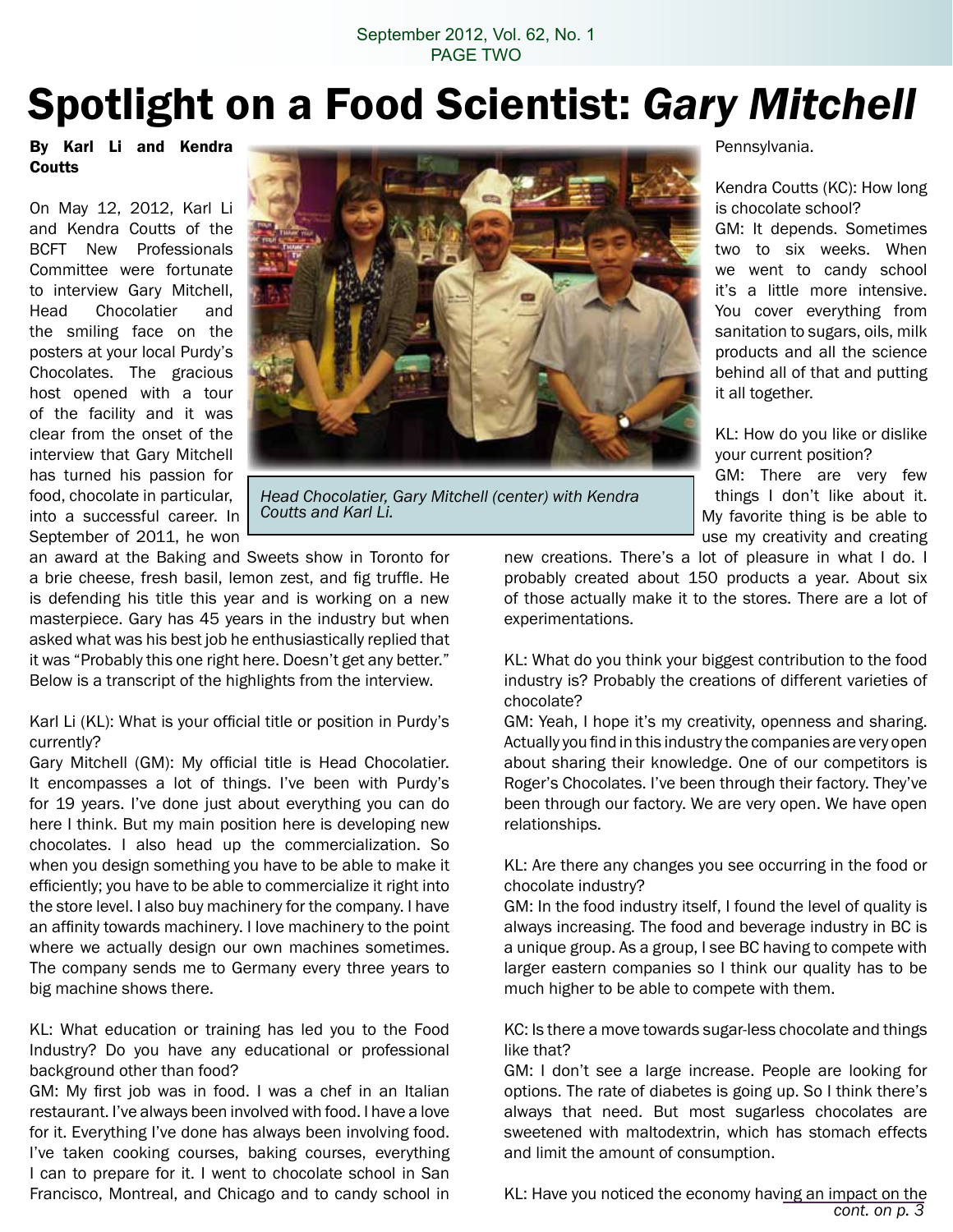#### food industry?

GM: Definitely has an effect on the industry. Chocolate is almost immune from it, which is nice. Other industries have really felt it whereas in chocolate we don't see the growth we would normally see, but we don't see a real decline either. It's pretty steady.

KL: What do you think the next "big thing" to the food industry or chocolate industry?

GM: One of the biggest things I see in the chocolate industry is that it's so open to new things. I was in baking industry for 20 years. Baking is much more structured whereas chocolate has so many options. Because now we are getting into sweet and savory and people are becoming more accepting. So it really opens up a whole new range of flavours and textures.

KL: What are the key things that you think are important to career advancement?

GM: I think the number one thing is willingness to do almost anything, to be very open-mined, don't be so structured. I really think that's truly important. I did just about everything here from purchasing, work on the floor, designing machinery, just about everything.

KL: What comments or suggestions would you give to the next generation if they decide to pursue an education or career in the food industry?

GM: Education and experience really go hand in hand.



**Sandy Conroy** Account Manager

**Univar Canada Ltd.** 9800 Van Horne Way Richmond, BC V6X 1W5 Canada



you're a young person, work in the food industry while you are going to school. If you're getting a summer job, get into the food industry and get your feel for it.

KL: Do you have any suggestions on work/life balance? GM: I think it's very important. You definitely need to take time for yourself. You're much more productive when you have a balance than you are if you don't have a balance.

During the interview Gary also mentioned that Purdy's was participating in the popular television show Canada Sings. At the time, Gary could not comment on the outcome but as it has now aired we would like to offer a heart felt congratulations to Gary and the other hardworking members of the Purdy's team and their win for the MS Society of Canada.





*18663-60A Avenue*

*Canada V3S 7P4*

*Dennis McTavish Account Manager*

*Surrey, British Columbia tel: 604.575.3188 fax: 604.575.3184 cell: 778.839.1432 TF: 1.800.268.6798 dennis@dempseycorporation.com www.dempseycorporation.com*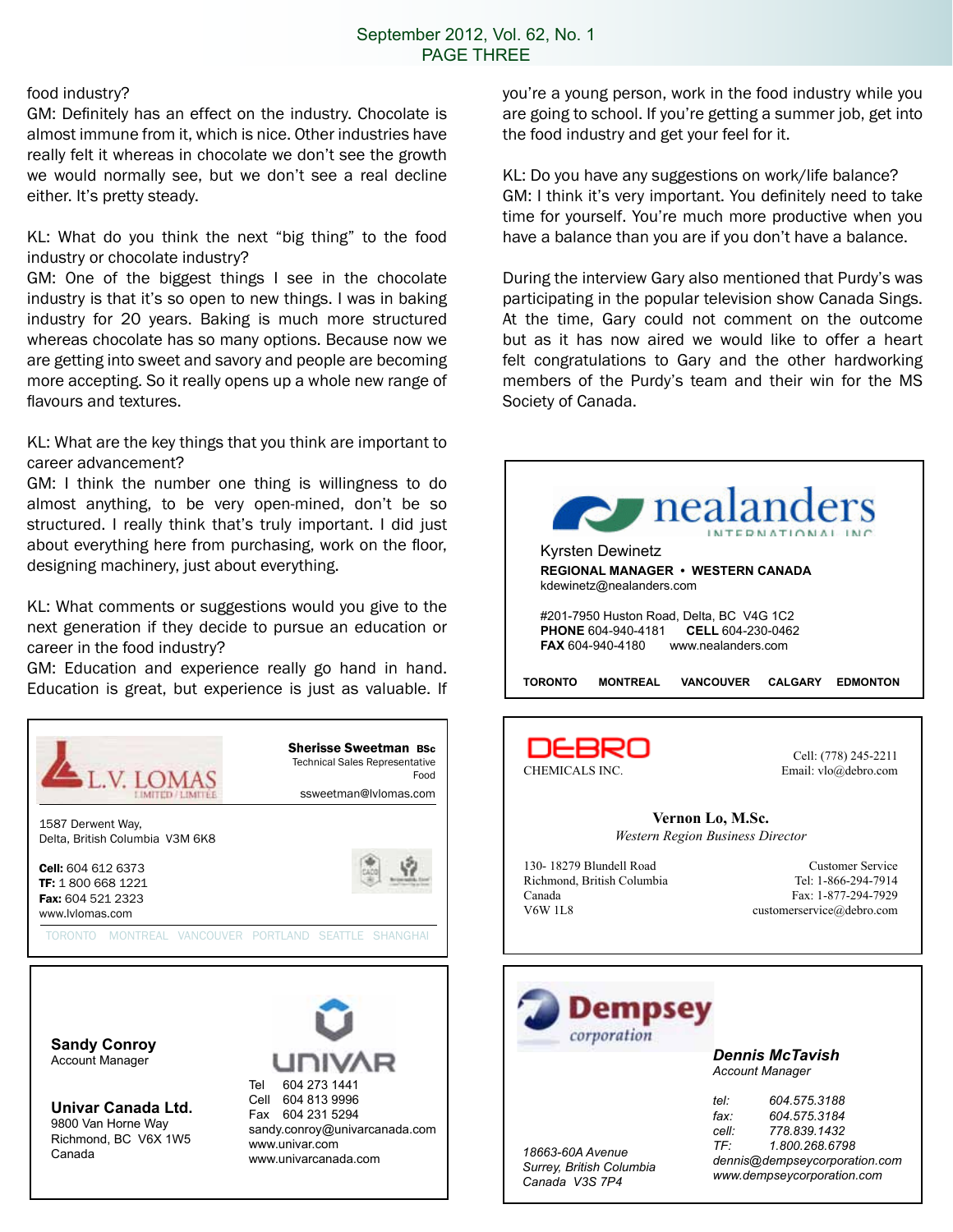### BCFT Awards Top Food Science and Technology Students

#### By Anne McCannel

 BCFT proudly recognizes top UBC Food Science and BCIT Food Technology students by bestowing annual awards.

 This year's winner for the UBC undergraduate award was Keely Johnston. Keely has worked both indirectly and directly in the BC food industry. In 2010 she had the pleasure of working with Dr. Christine Scaman and Dr. Eunice Li-Chan on a project to assess the UBC Food Science undergraduate program. This position allowed her to interview many Food Science professionals in the Greater Vancouver area and connect with Meadowfresh Dairy Corporation, where she was able to pursue her interest in dairy processing in a four-month internship. In 2010, Keely along with Angie Dueck and Jay Martiniuk founded

the UBC Food Science Club and ran many events, workshops, and tours. This club is entering its third successful year and will soon be an official IFTSA chapter. She participated in the 2010 CIFST Challenge Cup (and was part of a winning team!), was a BCFT Student Representative, and attended the 2011 IFT Conference in New Orleans. She is currently working at Natural Pastures Cheese Co. in Courtenay, BC for four months, and then will pursue her MSc in Food Safety and Microbiology at UBC.

 At BCIT, the BCFT award was shared by Food Tech graduates Karen Edgar and Andrew Hou. Both were



*BCIT Grads, Karen Edgar and Andrew Hou receive the BCFT award from Dr. Gary Sandberg.*

student representatives on the BCFT executive last year, represented BCIT at the 2012 CIFST Challenge Cup competition, and are currently enrolled in the BCIT Environmental Health program.

 BCFT supports two other awards for which the winners have not yet been announced. The BC Food Technologists, Jack Phillips and Jerry Heddinger award for a student going into the second year of the BCIT Food Technology program, and the BCFT UBC Graduate Student award will be awarded later this year.

 We extend our congratulations and best wishes to all the new graduates.



#### **Lucie Nicholls** General Manager

#212-1515 Broadway Street Port Coquitlam, BC V3C 6M2 Canada

Tel: 604-468-9800 Toll Free: 1-866-468-9800 Fax: 604-468-9801 Cell: 604-866-9804 www.carmiflavors.com lucienicholls@carmiflavors.com



Nancy Bender Sr. Account Manager BC; AB; SK

3M Food Safety Canada

#### 3M Canada Company

 Tartan Drive London, ON N5V 4M9 265 1840 Ext. 7423 VM 463 8374 HO 772 3716 Cell 665 4759 Fax for Ordering nabender@3M.com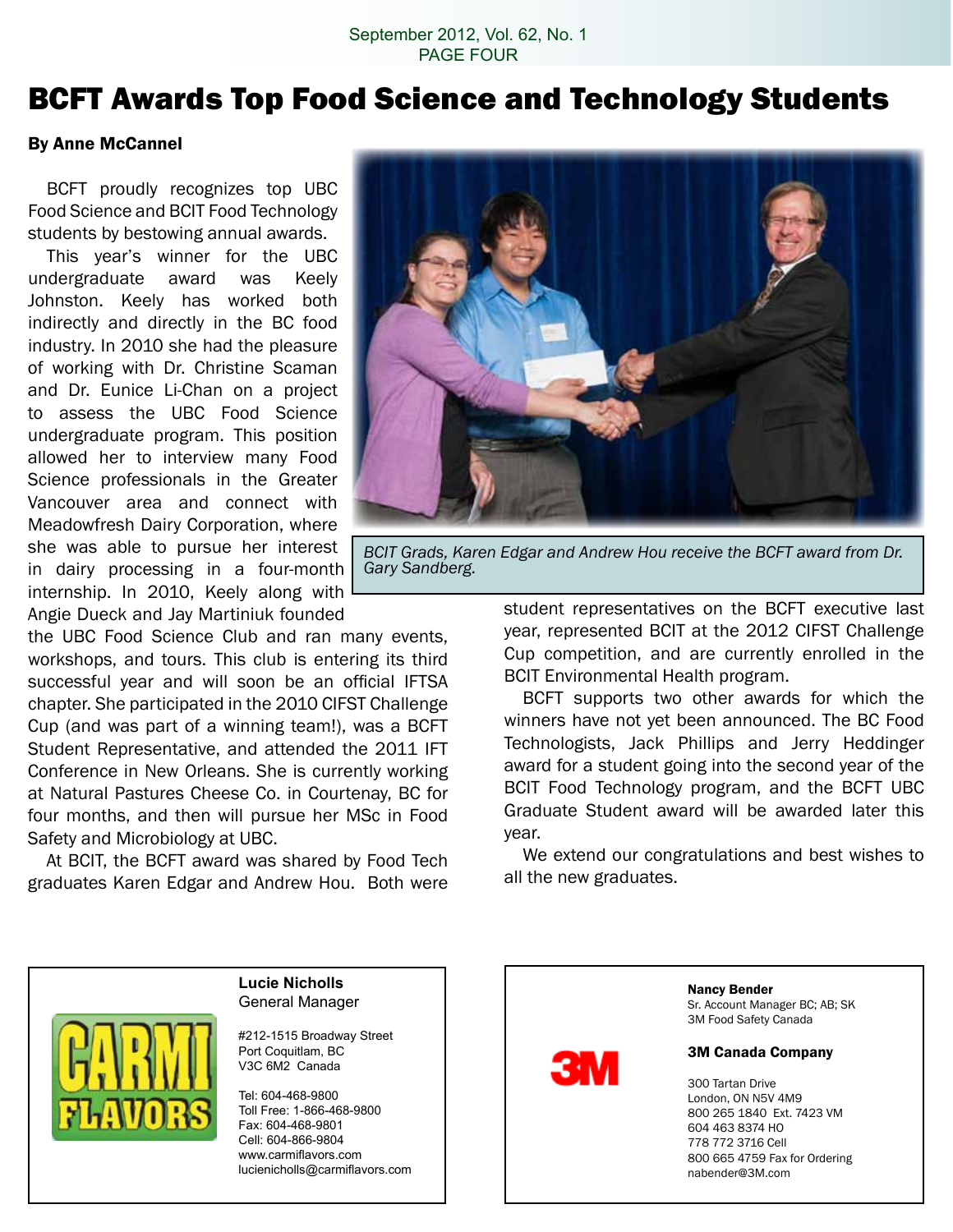## Letters to the Executive

Dear BCFT Executives and Members,

 I would like to take a moment to extend my most sincere thanks for choosing me as the recipient of the British Columbia Food Technologists Award this year. This award is such an honour and I am overjoyed to have been selected.

 Over the past few years I have enjoyed meeting many amazing people and promoting food science as a student representative for UBC and as an executive of the UBC Food Science Club. I look forward to returning to the BCFT executive in January and getting to meet and work with others who are passionate about food science.

 I would like to thank the numerous people who inspired me throughout my degree and continue to support me as I continue to explore the field of food science: BCFT executives, faculty and staff at UBC, and my peers. Currently I am working at Natural Pastures Cheese Co. in Courtenay, BC and will be starting my Masters in Food Safety and Microbiology at UBC in January.

 Thank you all again for your support!

Best,

*Keely Johnston*

------

Dear Members of the BC Food Technologists

 I would like to extend my sincerest thanks for being presented the BCFT Food Technologist Award in Food Technology. I was very honored to be a recipient.

 I immensely enjoyed my time as one of the student representatives on the Executive board. It was a wonderful and eye-opening learning experience.

 The past two years at BCIT have been rewarding and have transformed my perspectives regarding the food industry. I would like to take the opportunity to extent my thanks to the BCIT Food Technology faculty for their amazing patience and support.

 Currently, I am enrolled as a 1st year for the Environmental Health Program at BCIT. This is a thrilling opportunity for me and I would like to thank everyone who has helped me reach this point.

 Again, thank you all for your generosity and support.

Sincerely,

*Andrew Hou*

To the BC Food Technologists,

 I would like to thank you for presenting me with the BC Food Technologists Award. I am thankful for the opportunity to be the BCIT Student Representative on the Executive Board. I enjoyed the opportunity to attend the monthly meetings and to share the information with my classmates. This position provided me with volunteer opportunities during the BCFT Suppliers' Night. I am also thankful for the funding that was supplied to me and my classmates for the Student Challenge that was held at the CIFST 50th National Conference in Niagara Falls.

 This September I will be starting the Environmental Health Program and am looking forward to continuing my studies at BCIT.

 Thanks again for the BCFT Scholarship.

Sincerely,

*Karen Edgar*

#### Announcing the Newest Food Safety Short-Course at BCIT - Environmental Monitoring for Pathogens

 Join your food industry & food service colleagues October 9 & 10 for an interactive two days at BCIT! Environmental Monitoring for Pathogens explores the most up-to-date and effective approaches to developing and implementing Environmental Monitoring Programs.

 Achieve confidence in the safety of your products! For pricing, registration, and more information about the entire HACCP Food Safety Course Series at BCIT www.bcit.ca/health/haccp/

Contact: Rebecca Robertson Instructor & Course Developer rebecca\_robertson@bcit.ca

## We're on Facebook!



 BCFT has expanded it web presence to Facebook. Facebook is a free social networking service connecting individuals to their friends.

 Find the page at https://www.facebook.com/pages/British-Columbia-Food-Technologists-BCFT/180485308680605. "Like" us to get all the latest BCFT updates!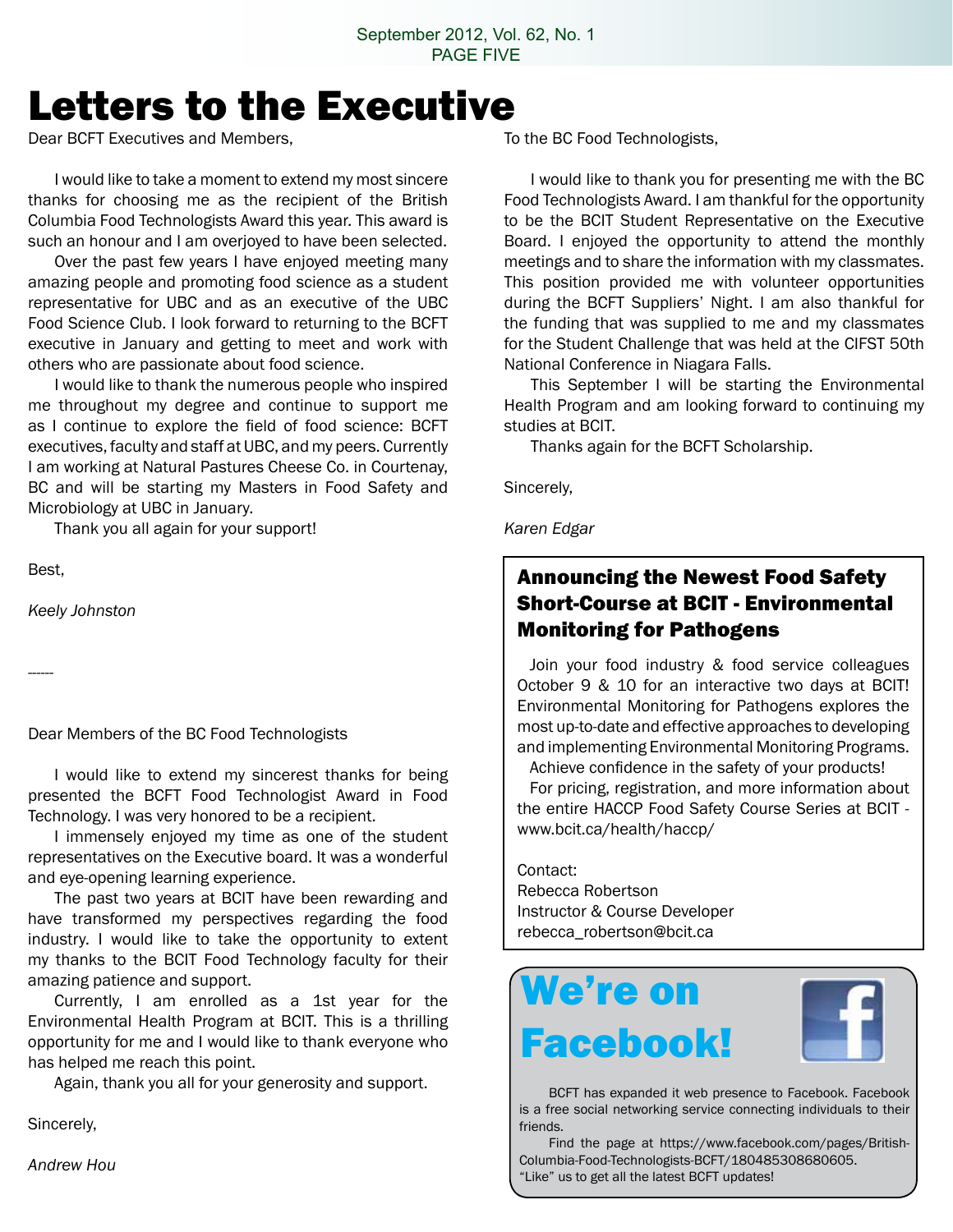### Think About Advertising Your Business in *Tech Talk*

You can't afford to miss this opportunity to advertise!

*Tech Talk* is published approximately nine times a year by the British Columbia Food Technologists Association (BCFT). As the official publication of the association, *Tech Talk* reaches the local audience of individuals in the Food Science and Technology profession - your ad in Tech Talk will keep you on top of our readership of over 300 individuals.

For complete details on placing your ad in Tech Talk, contact:

Nilmini Wijewickreme SGS Canada Inc., 50-655 West Kent Avenue North Vancouver, BC, V6P 6T7 Tel: 604-324-1166 Ext 5294 Fax: 604-324-1177 E-mail: nilmini\_wijewickreme@sgs.com.

 We accept ready-to-print copy of your ad in PDF or TIFF format in color or black & white, or a hard copy of business cards. The advertisements also can be sent via email in any digital format. For example, a high-resolution (300 dpi or better) scanned copy, or digital format (e.g., EPS or PDF) of the ad.

#### RATES

| Business card $(4" \times 2")$               |                                         | \$30  |
|----------------------------------------------|-----------------------------------------|-------|
| Page Sponsor $(8" \times 2")$                |                                         | \$50  |
| $\frac{1}{4}$ Page Sponsor $(4" \times 5")$  |                                         | \$60  |
| $\frac{1}{2}$ Page Sponsor $(4" \times 10")$ |                                         | \$90  |
| Full Page Sponsor(8" x 10")                  | Rates indicated are on per issue basis. | \$150 |
|                                              | Discounts up to 10% are available for   |       |

**THE SERVICES YOu NEED ALL IN A ONE STOP SHOP**



#### **ANALYTICAL SERVICES**

- Pesticide & Drug Residue
- Trace Elements & Heavy Metals
- **Feed Analysis**
- **Contaminants**
- **Nutritional Labelling & Chemistry**
- **Microbiology**
- Aquaculture & Seafood
- And more

#### **CONTACT DETAILS**

*advertising in multiple issues.*

SGS Canada Inc. 50-655 West Kent Avenue North Vancouver, B.C. V6P 6T7 Tel. (604) 324 1166 Fax. (604) 324 1177 Email : ca.vancouveragrilab@sgs.com

#### **WWW.CA.SGS.COM**

**SGS IS THE WORLD'S LEADING INSPECTION, VERIFICATION, TESTING AND CERTIFICATION COMPANY**

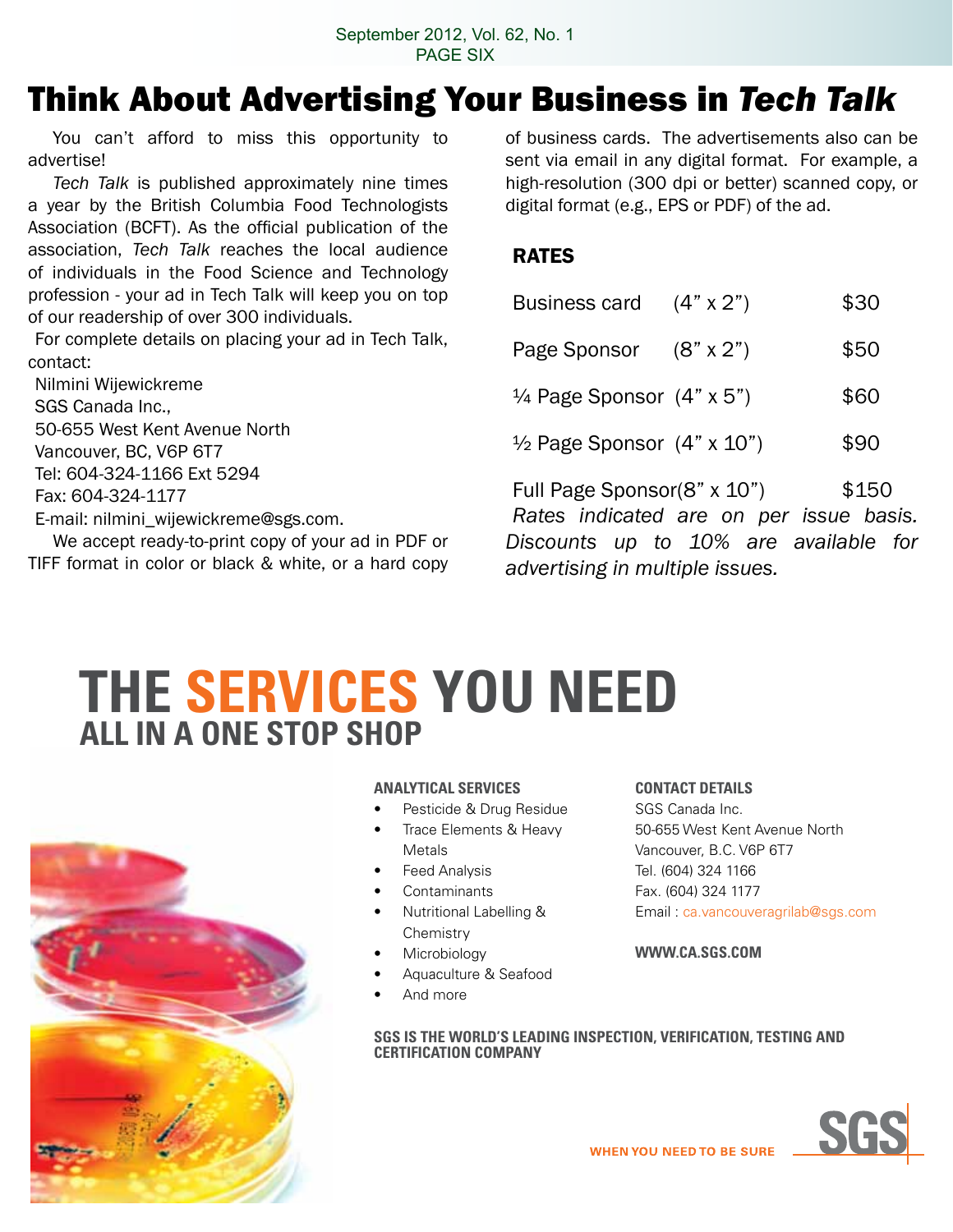## For Employers and Job Searchers

 BCFT sponsors 'no-charge' job postings on our website. Please ensure the posting is in pdf or word document form. Optionally, we can provide a form for the job posting.

 Check out the current positions available at this link: www.bcft.ca/employment.html

 For more information or to post a job, please contact Angie Dueck at employment@bcft.ca.



**Emilie Le Bihan** Technical representative C 604 787-3093

**elebihan@metaromneotech.com www.metaromneotech.com**

**Western Office** 4111 E Hastings St, suite 380 Burnaby, BC V5C 6T7 P 604 563-9712 F 604 291-0061

**Head Office** 5000, Armand Frappier St-Hubert, QC J3Z 1G5 P 450 443-3113 F 450 445-8462



### The BCFT is Looking for You!

 As you know the BCFT is run entirely by volunteers and once again we are soliciting members for their interest in participating in next year's executive. We will have a number of vacancies to fill. Help keep our flame burning bright.

 If you are interested in volunteering please contact Reena Mistry at chair@bcft.ca.

## Calling all UBC FNH, Nutritional Sciences & Food Sciences Grads!

 Are you a graduate of the FNH, Nutritional Sciences, or Food Sciences program at UBC? Then we would like to reconnect with you! The Food, Nutrition and Health program at UBC wants to stay connected with its alumni.

 If you are interested, send us a quick e-mail at **fnh.alumni@ubc.ca** to update your contact information (name, email, major and year of graduation).

 Or, connect with us by Facebook by joining our group at "UBC FNH Alumni". A great way to stay up-to-date with the program and to connect with former classmates!

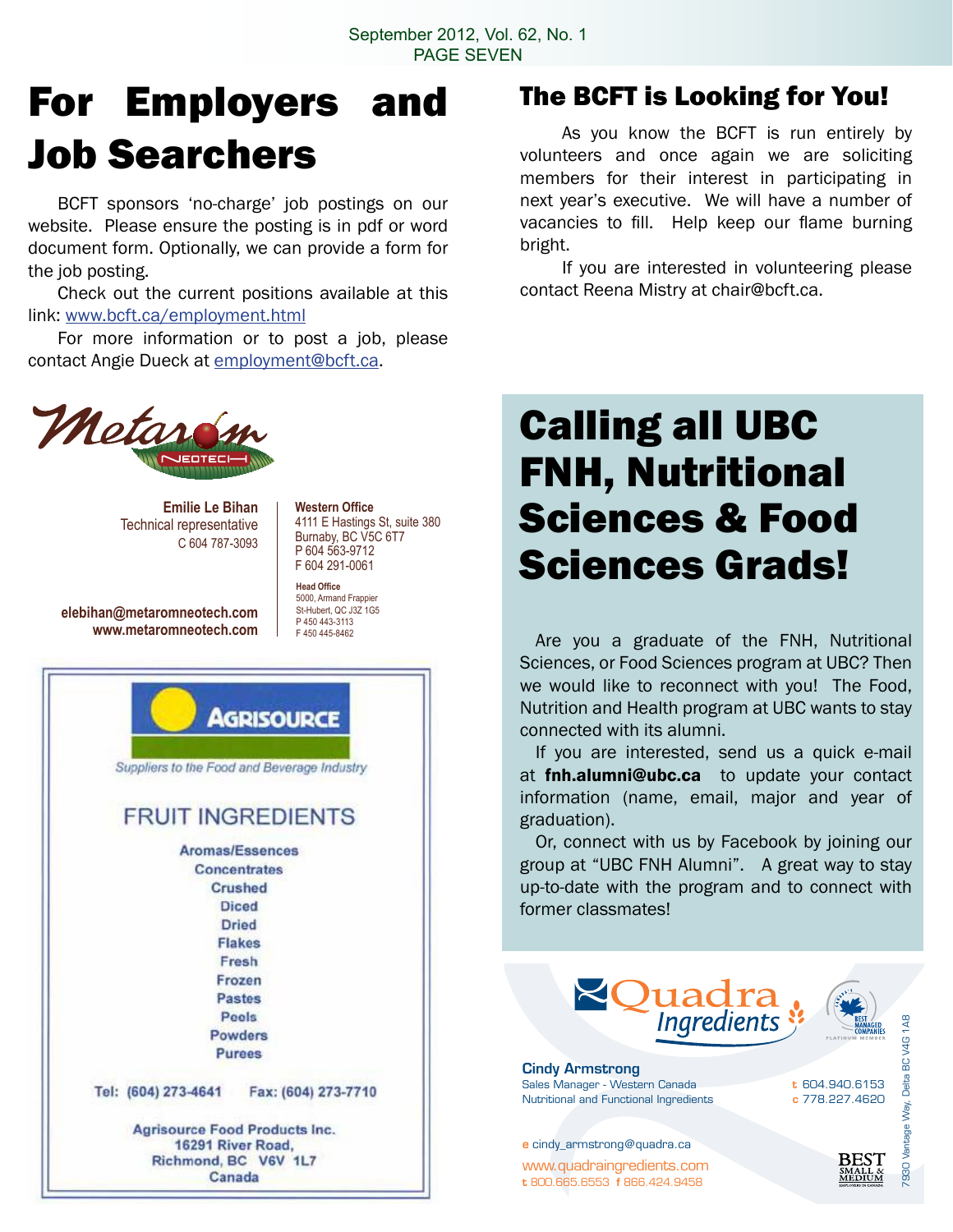September 2012, Vol. 62, No. 1 PAGE EIGHT

### B.Sc. in Food Tech. & Op. Mgmt. Info Session Event

You Are Cordially Invited to our "Information Session/ Dinner Event" on the Proposed B.Sc. in Food Technology & Operations Management.

 Join us to find out more about BCIT's proposed Food Technology Bachelor's Degree. This dinner event will include a presentation on this much-anticipated Degree Program, a question-and-answer period to gather your feedback, and an opportunity to network with employers and BCIT Food Technology graduates and students.

 RSVP to Maria Phillips 604-432-8311 by Friday, Sept 21, 2012.

| When:  | Thursday October 4, 2012 from |
|--------|-------------------------------|
|        | 5:00 PM to 8:00 PM PDT        |
| Where: | <b>BCIT - Burnaby Campus</b>  |
|        | SE2 - Townsquare D            |
|        | 3700 Willingdon Ave           |
|        | Burnaby, BC V5G 3H2           |

Agenda:

5:00 - 5:30 Registration/Reception 5:30 - 7:00 Welcome Remarks Alexander Ku Associate Dean SoHS, BCIT Dinner will be served



SCHOOL OF **HEALTH SCIENCES** 

7:00 - 7:10 Presentation - BCIT/SOHS Direction Bill Dow, Dean SoHS, BCIT

7:10 - 7:20 Presentation - Industry Perspective Walter Wardrop Industrial Technology Advisor IRAP, Food Technology Diploma PAC Dhair

- 7:20 7:30 Presentation Degree Overview Dr. Gary Sandberg Program Head, Food Technology Diploma, BCIT
- 7:30 8:00 Q&A

# BCFT Website

 Please check out the BCFT website at www.bcft. ca for:

- Up to date information about upcoming BCFT events
- Job Postings (http://www.bcft.ca/employment. html.) for those companies needing a hard working food technologist.



 If you have any feedback or events that you would like posted, please email Angie Dueck at webmaster@bcft.ca.